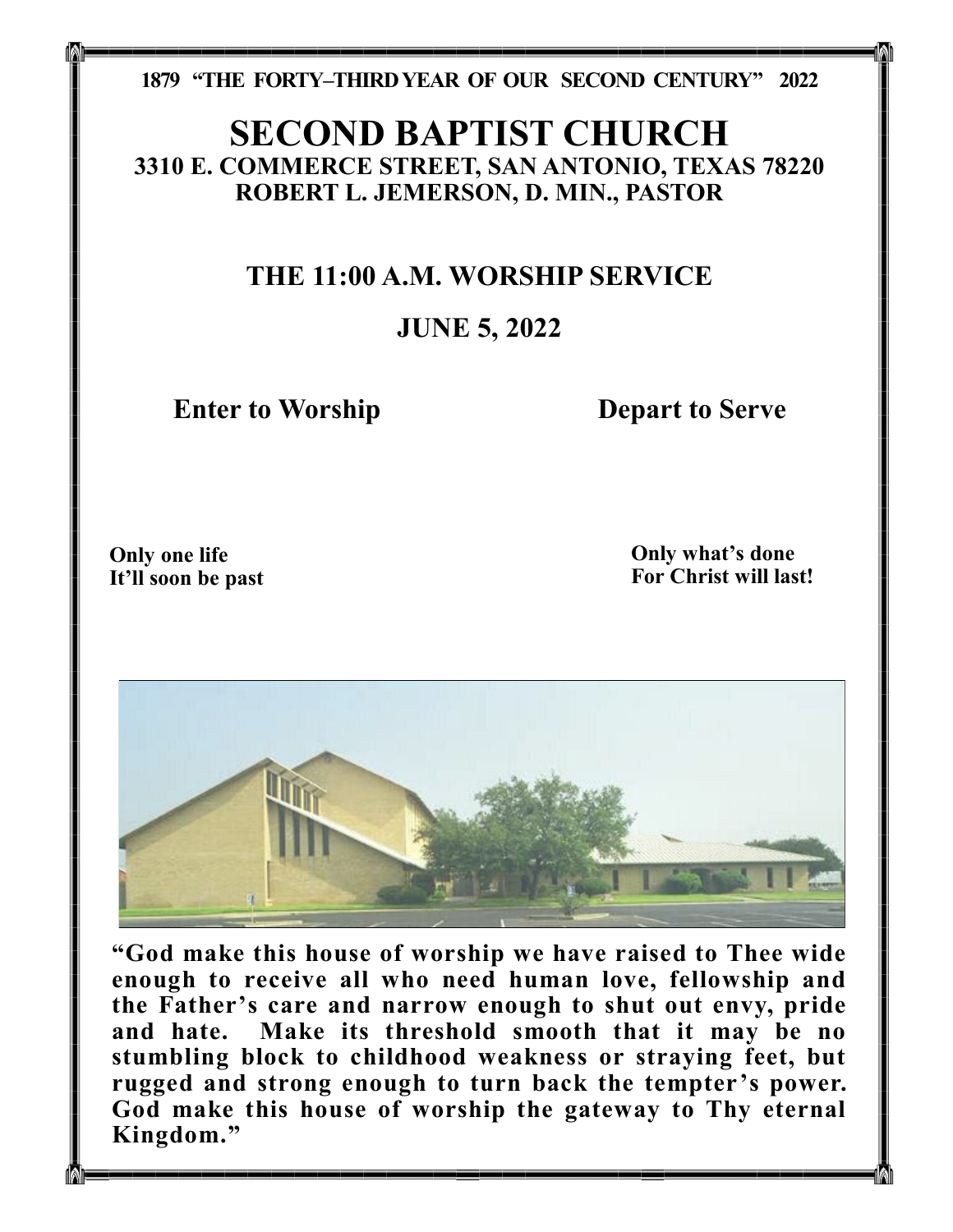# **SUNDAY, JUNE 5, 2022 THE 11:00 A.M. WORSHIP SERVICE**

**The Preparation for Worship** "And brought them out, and said, Sirs, what must I do to be saved? And they said, Believe on the Lord Jesus Christ, and thou shalt be saved, and thy house." Acts 16:30-31

## **The Prelude** Mr. Oscar Ford, Organist

## **The Welcome, The Call To Worship and The Invocation** Rev. Dr. Robert L. Jemerson

# **WORSHIP IN PRAISE**

**\*The Opening Hymn of Praise "Leaning On The Everlasting Arms"**

What a fellowship, what a joy divine, Leaning on the everlasting arms. What a blessedness, what a peace is mine, Leaning on the everlasting arms. **Refrain: Leaning, leaning, safe and secure from all alarms; Leaning, leaning on the everlasting arms.**

O how sweet to walk in this pilgrim way, Leaning on the everlasting arms. O how bright the path grows from day to day, Leaning on the everlasting arms. **Refrain: Leaning, leaning, safe and secure from all alarms; Leaning, leaning on the everlasting arms.**

#### \*The Responsive Reading **Acts 2:38-47** Rev. Keith Jackson

- *Minister:* Then Peter said unto them, Repent, and be baptized every one of you in the name of Jesus Christ for the remission of sins, and ye shall receive the gift of the Holy Ghost. For the promise is unto you, and to your children, and to all that are afar off, even as many as the LORD our God shall call. And with many other words did he testify and exhort, saying, Save yourselves from this untoward generation. Then they that gladly received his word were baptized: and the same day there were added unto them about three thousand souls. And they continued stedfastly in the apostles' doctrine and fellowship, and in breaking of bread, and in prayers.
- *People:* And fear came upon every soul: and many wonders and signs were done by the apostles. And all that believed were together, and had all things common; And sold their possessions and goods, and parted them to all men, as every man had need. And they, continuing daily with one accord in the temple, and breaking bread from house to house, did eat their meat with gladness and singleness of heart, Praising God, and having favour with all the people. And the Lord added to the church daily such as should be saved.

*\*The Gloria Patri* Glory be to the Father and to the Son and to the Holy Ghost, As it was in the Beginning is now and ever shall be world with out end. Amen, Amen.

#### **WORSHIP IN MEDITATION**

**The Silent Meditation and The Morning Prayer <b>Rev. Eunice Williams** Rev. Eunice Williams

## **WORSHIP IN GIVING**

**The Offertory Music and Offering**  Mr. Oscar Ford, Organist **Mr. Oscar Ford, Organist \*THE DOXOLOGY** Praise God from whom all blessings flow; Praise Him all creatures here below; Praise Him above ye heavenly host; Praise Father, Son and Holy Ghost. Amen **WORSHIP IN PROCLAMATION**

| The Music of Preparation | "This Means War"                                                                                                | Mrs. Cristal Smith-Byrd, Soloist |
|--------------------------|-----------------------------------------------------------------------------------------------------------------|----------------------------------|
| <b>The Sermon</b>        | "For Church Members Only"                                                                                       | Rev. Dr. Robert L. Jemerson, Sr. |
| prayers. "Acts 2:29-47"  | Text: "And they continued stedfastly in the apostles' doctrine and fellowship, and in breaking of bread, and in |                                  |

## **THE SERVICE OF HOLY COMMUNION**

**The Invitation to Discipleship <b>"This Day**" Mrs. Cristal Smith-Byrd, Soloist

### **The Communion Hymn "In Times Like These"**

 In times like these you need a Savior, In times like these you need an anchor Be very sure, be very sure Your anchor holds and grips the Solid Rock! **Refrain: This Rock is Jesus, Yes, He's the One; This Rock is Jesus, the Only one! Be very sure, be very sure Your anchor holds and grips the Solid Rock!**

**The Offertory Sentence and Prayer**  Rev. Angela Jackson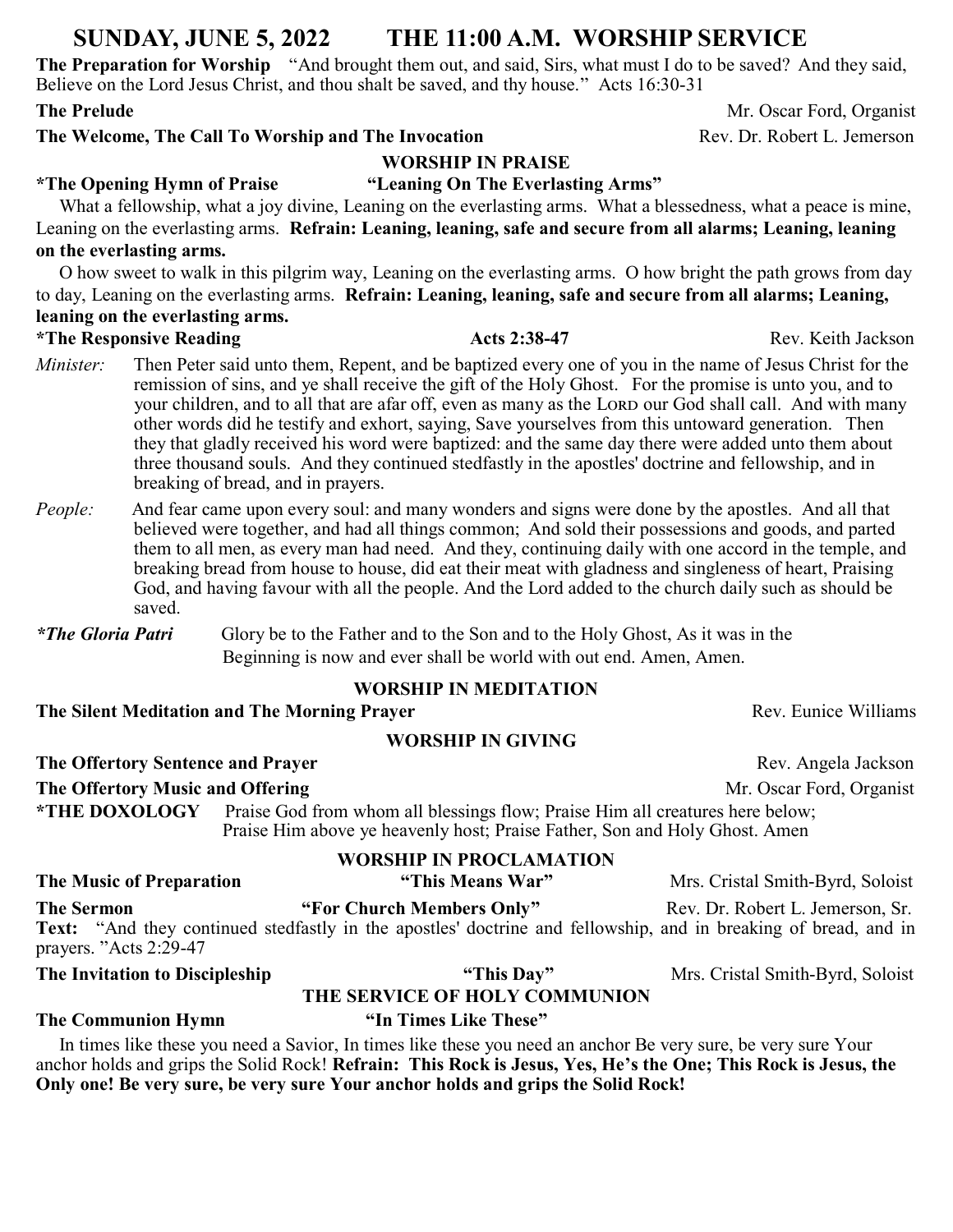In times like these I have a Savior, In times like these I have an anchor; I'm very sure, I'm very sure My anchor holds and grips the Solid Rock! **Refrain: This Rock is Jesus, Yes, He's the One; This Rock is Jesus, The only one! I'm very sure, I'm very sure My anchor holds and grips the Solid Rock!** 

**\*Please Stand**

Trustee Will and Mrs. Gloria Wright

**Benediction Rev. Robert L. Jemerson, Sr. Rev. Robert L. Jemerson, Sr. The Postlude**  Mr. Oscar Ford, Organist **Mr. Oscar Ford, Organist** 

### **ANNOUNCEMENTS**

**SYMPATHY TO: Deacon James and Mrs. Ann Frye, Omar and Sayvon Frye, Mrs. Antron Nious, Cortney and Bria Nious and Mrs. Peggy Fuller** in the loss of Mrs. Frye and Mrs. Nious' mother, **Mrs. Norvella Lewis.**  The wake service for Mrs. Lewis will be held in the **Second Baptist Church Sanctuary** on **Friday, June 17, 2022 from 5:00 p.m. - 7:00 p.m**. and the funeral service for Mrs. Lewis will be held **Saturday, June 18, 2022at 11:00 a.m. in the Genesis Full Life Church Sanctuary, 15549 Toepperwein Road, San Antonio, Texas.**

**Mr. Lincoln and Mrs. Nellie Hardaway and Mrs. Mahalia Price** in the loss of Mrs. Hardaway and Mrs. Price's brother **Mr. Elisha Green**. The funeral service for Mr. Green was held Saturday, June 4, 2022 at Meadowlawn Mortuary.

**THANK YOU: Col. Ret. Lark Ford sends:** "Thank you so much for continuing to offer the streaming of the church services. This is allowing me to have my family in California join me for church services. Thank you.

 **WE ARE PRAYING FOR YOUR HEALING** Deacon Dupree Adams Mrs. Erma Armstrong Dr. Laura Banks-Reed Mrs. Roslyn Barksdale Mrs. Idell Bean Mr. Joe Roye Burgess Mrs. Sherry Carpenter Mrs. Denese Carter Mrs. Ulden Crum Mrs. Barbara Dawson Mrs. Marvene Elliott Mr. L. C. Farley Col. Ret. Lark Ford Mrs. Juanita Frazier Mrs. Vera Galloway Mrs. Lillie Gamble Mr. and Mrs. Terry Gaskin Mrs. Bessie Giles Mr. Paul A. Goss Mrs. Sylvia Gramby Mrs. Linda Grant Mrs. Brenda Henderson Mrs. Lillian Hunter Deacon Jay Johnson Mrs. Jacquelyn Jordan Mrs. Margaret Kelley Mrs. Mary Malveaux Mr. Clarence Marshall Mrs. Maudie Muraida Mrs. Vern Nalls Mrs. Mary Odukoya Mrs. Eleanor Owens<br>Mrs. Virginia Pope Mrs. Mahalia Price Trustee Henry Ross Mrs. Tobortha Samp Mrs. Virginia Pope Mrs. Mahalia Price Trustee Henry Ross Mrs. Tobortha Samples Mrs. Vernice Seastrunk Mr. Pleas Smith Mrs. Trudy Snell Mrs. Cassandra Vaughn Mrs. Cynthia Vaughn Mrs. Vicky White Mrs. Alvis Whitlow Mr. Burnett Williams Miss Torie Williams Mrs. Erma Wilson Mrs. Ethel Young Mr. Clarence Bell and Family Mr. Rudolph and Mrs. Vivian Coleman Mr. Anthony and Mrs. Rose Cook Mr. Henry and Mrs. Helen Embry Mr. James and Mrs. Sarah Ford Mr. Ray and Mrs. Reba Grant Mr. Charles and Mrs. Sandra Gunter Mr. Lincoln and Mrs. Nellie Hardaway Mr. James and Mrs. Rhonda Harrison Mr. E. B. and Mrs. Erma Jackson Rev. Lowell and Mrs. Mary Johnson Mr. Robert and Mrs. Wilma Johnson Dr. Willie J. & Mrs. Patsy Lett Mr. Raymond and Mrs. Larnett LeBlanc Dr. Louis and Mrs. Betty Levy Mr. Delbert and Mrs. Carolyn Meadors Mr. James and Mrs. Charlotte Mulkey Mr. and Mrs. Johnny Pete Dr. Eula and Mr. George Pines Mr. Elwood and Mrs. Shirleta Plummer Mr. Waco and Mrs. Liz Porter Deacon Bruce and Mrs. Dot Scott Mr. Anthony and Mrs. Carla Smith Deacon Richmond Smith Rev. Charles and Mrs. Jean Thomas

#### **HAPPY BIRTHDAY TO OUR MEMBERS BORN IN JUNE**

**JUNE 1** Aaron Brown, **JUNE 2** Mrs. Gwendolyn Duncan, **JUNE 3** Mr. Dwayne Blakey, **JUNE 5** Mrs. Anita Smith, Dr. Marie Thurston, Mr. Robert Warren, Ms. April Auzenne, Miss Adriana Thomas, **JUNE 12** Mrs. Bernice Bailey, Trustee Virginia Pope, **JUNE 15** Mrs. Anna Galimore, Mrs. Jennifer Martin, **JUNE 17** Miss Torie Williams, **JUNE 20** Dr. Renee Moore, Mr. Brandon Blair, **JUNE 21** Mrs. Corine Pollard, **JUNE 22** Mrs. Karen Dreher, Mrs. Mattie Shields, Mrs. Kristal Gallegos, **JUNE 24** Mrs. Helen Embry, Miss D'Onna Matthews, Mr. Devrin Thompson, Miss Naisha Jefferson, Rev. Keith Jackson, **JUNE 25** Mrs. Rita Hemphill, **JUNE 28** Miss Rhonda Roebuck, **JUNE 19** Dr. Laura Banks-Reed, Miss Karen Dowden, **JUNE 30** Mr. Rudolph Coleman, Mrs. Marva Woods

 **YOUTH DAY JUNE 12, 2022 11:00 A. M. WORSHIP SERVICE GUEST SPEAKER: MISS NAYA WILLRIDGE THEME: YOUTH WITH A PASSION FOR EXCELLENCE** 

**"But seek ye first the kingdom of God, and his righteousness; and all these things shall be added unto you. Take therefore no thought for the morrow: for the morrow shall take thought for the things of itself. Sufficient unto the day is the evil thereof." Matthew 6:33-34**